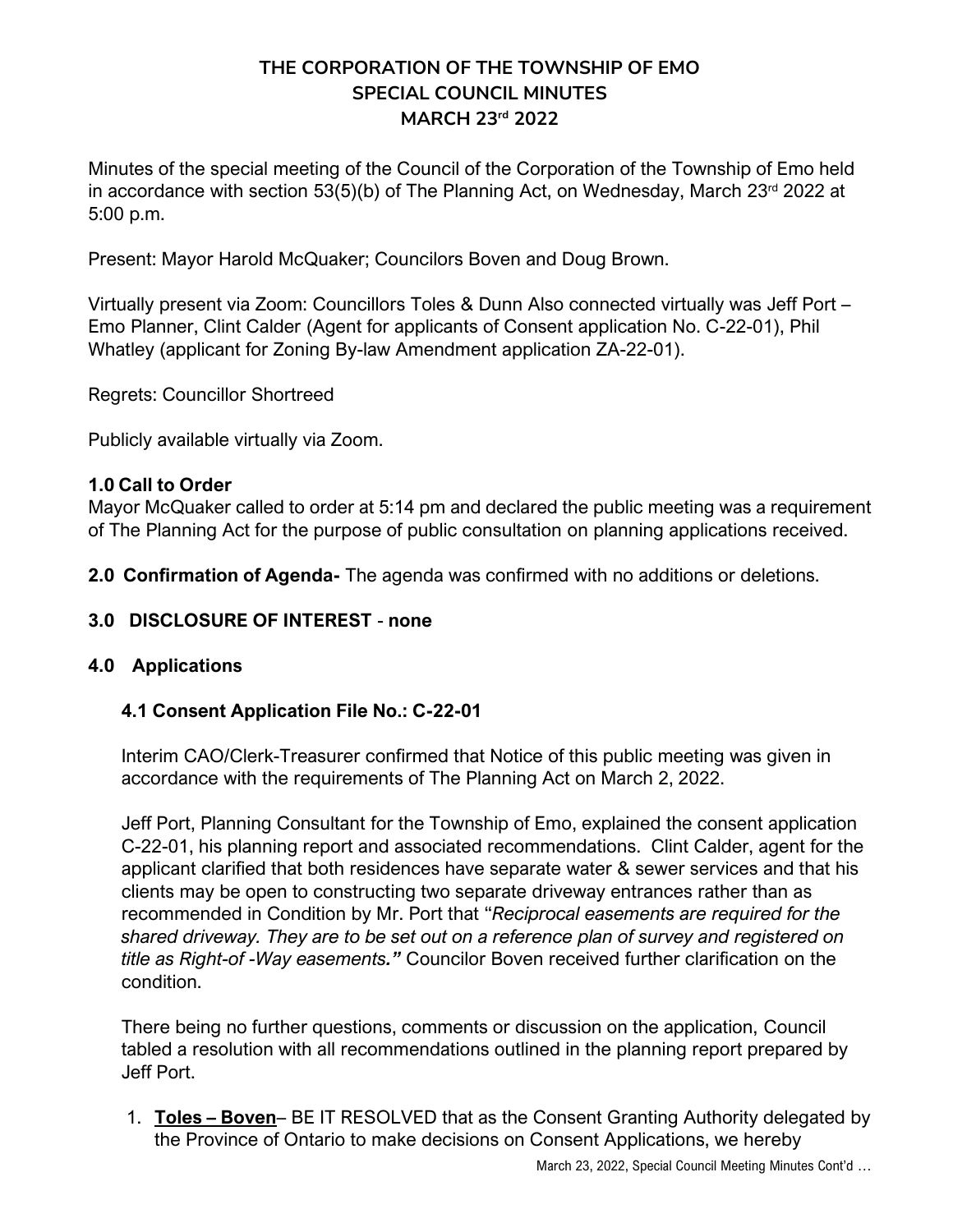**approve** Consent Application (File C-22-01) for 1593 Van Drunen Rd and 1599 to create one (1) new lot and establish an easement to recognize the location/use of the existing driveway, subject to the following conditions:

- 1 The original executed Transfer/Deed of Land form, a duplicate original and one photocopy for municipal records be provided.
- 2 A Schedule to the Transfer/Deed of Land form on which is set out the entire legal description of the parcel(s) in question and containing the names of the parties indicated on page 1 of the Transfer/Deed of Land form be provided.
- 3 One original copy of the reference plan of survey, and one electronic copy, bearing the Land Registry Office registration number and signatures as evidence of deposit therein, and illustrating the parcel(s) to which the consent approval relates and which must show in general the same area and dimensions as the sketch forming part of the application be provided.
- 4 Written confirmation from the Public Works Department that Van Drunen Road is a publicly owned and maintained road.
- 5 Written confirmation from the Township of LaVallee indicating no objections to the application.
- 6 Reciprocal easements be provided for the shared driveway and set out on a reference plan of survey and registered on title as Right-of -Way easements.
- 7 Written confirmation from the Northwestern Health Unit indicating they have no objections.

### CARRIED

## **4.2 Zoning By-law Amendment ZA-22-01**

Interim CAO/Clerk-Treasurer confirmed that Notice of this public meeting was given in accordance with the requirements of The Planning Act on February 10, 2022.

Jeff Port, Planning Consultant for the Township of Emo, outlined the zoning by-law amendment ZA-22-01 application, his planning report and his recommendation. Phil Whatley, applicant clarified that the address indicated in the planning report was not correct and the subject property address is 9058 Highway 602.

Doug Brown, Interim CAO/Clerk/Treasurer indicated that a letter dated March 23, 2022 from the Ministry of Northern Development Mines, Natural Resources and Forestry had been received with no concerns noted regarding the Zoning By-law Amendment proposed.

Councilor Dunn requested clarification from Doug Brown, Interim CAO/Clerk/Treasurer in regard to taxation as a result of proposed change in property class from residential to institutional. Doug Brown clarified that all Institutional property class in Ontario are an exception for municipal and educational property taxation.